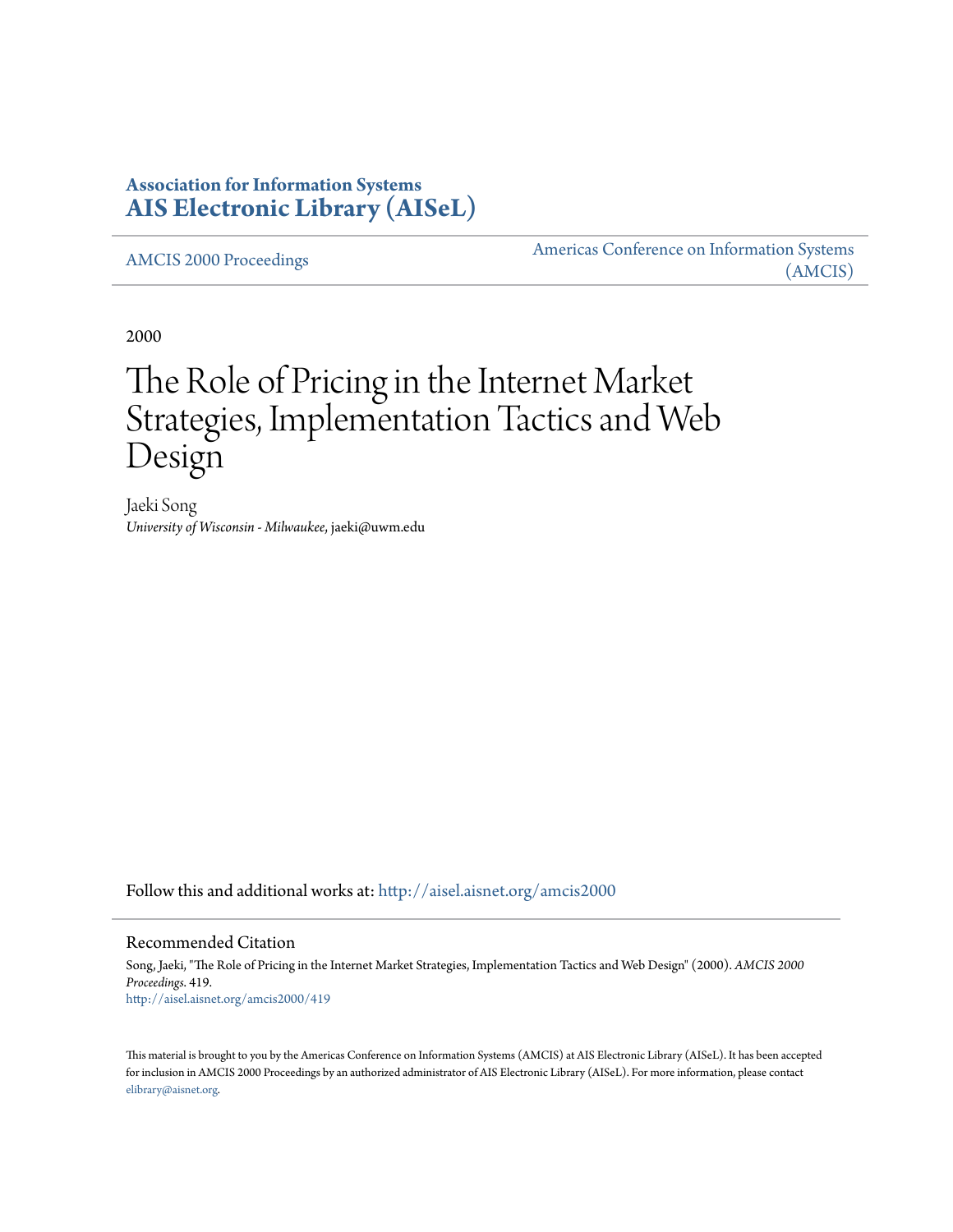# **The Role of Pricing in the Internet Market Strategies, Implementation Tactics, and Web Design**

Jaeki Song, School of Business Administration, University of Wisconsin Milwaukee, P.O. Box 742, Milwaukee, WI 53201, Contact: jaeki@uwm.edu or (414)-229-2549

**Key words**: Internet market strategy; implementation tactics; discount pricing strategy; Web-design factors; information contents; design contents; price perceptions; attention.

#### **Introduction**

The growth of the Internet market has been extraordinary, strategically changing the nature of business interactions (Jarvenpaa and Todd, 1996/97). Many Internet retailers have adopted competitive pricing strategy, such as discount pricing strategy to increase sales and to obtain competitive advantage (Spiller and Lohse, 1997/98; Higinbotham, 2000). Web-sites are used as a communication medium for providing business information, such as corporate, price and product information. Despite of the popularity of the Internet, there are few studies to guide a company's decisions about the extent of its involvement in the Internet market and to identify effective Web-design factors for encouraging customers' positive decisions.

In this research, we identify factors that determine the choice of the Internet market strategy and explore critical factors for effective Web design. Major research questions to be addressed in this study include: (1) what market factors should a firm takes into account in deciding whether to sell its product solely on the Internet or make it also available in traditional market? (2) what are the factors that influence a firm's decision to have just a Web presence as opposed to engage in e-commerce and customer service? and (3) how do the Web-design factors for discount pricing impact customers' price perception and attention, and consequently their willingness to buy? We posit that pricing strategies would be an important factor that can have significant influences on the choice of Internet market strategy, implementation tactics, and customers' price perception and attention.

#### **Internet Market Strategies and Implementation Tactics**

In this study, we differentiate between the Internet and traditional markets as: market access, competition, and price information, and define two fundamental strategies for operating in the Internet market as: *replacement* (operating solely in the Internet market) and *complementary* (operating both in the Internet and traditional markets). We also identify the Web-site tactics for implementing the selected strategy as *pre-transaction*, *transaction*, and *post-transaction* tactics.

The literature on microeconomics points to the firms' behavior in the market, such as Cournot model, Bertrand model, and Bertrand-Edgeworth model (Maskin and Tirole, 1982; Davidson and Deneckere, 1986; Kreps and Scheinkman, 1983; Brock and Schinkman, 1985). Based on this literature, we observe that (1) prices decline and move toward competitive prices as competition increases, (2) capacity and technological resources influence competition, (3) firms in more competitive markets must make their consumers aware of their current prices, and (4) consumers with higher knowledge of prices have higher levels of demand elasticity and are more price conscious.

Drawing from theories in economics, we formulate a firm's preference/utility for an Internet market strategy in terms of its pricing strategies  $(x_n)$ , extent of competition  $(x_e)$ , and capacity  $(x_e)$ , including the level of its technology, and derive the probability of the choice of the Internet market as (Song and Zahedi, 2000):

$$
p_k(s) = \frac{e^{u_k(s)}}{\sum_{j=1}^2 e^{u_k(j)}} \qquad \text{for } s = 1, 2 \tag{1}
$$

where  $u_k = \beta_n x_{nk} + \beta_e x_{ek} + \beta_c x_{ck} + \varepsilon_k$  is the random utility of the firm *k*, *s* is the binary choice of strategy,  $p_k(s)$  is the probability that firm  $k$  selects strategy *s*. We hypothesize non-zero values for β parameters.

The same forces that make one strategy more preferred over another should be in force in pushing a firm to implement the strategy. We therefore hypothesize that the same factors play a significant role in the extent of implementation tactics of a firm's Internet market strategy. In other words,

$$
I_k = \delta_p x_{pk} + \delta_e x_{ek} + \delta_v x_{ck} + \xi_k, \qquad (2)
$$

where  $I_k$  is the extent of implementation of a selected Internet market strategy by firm *k* and  $\zeta_k$  is the error term.

Based on the literature in economics, organization, strategy, and IS, we have identified the measures for pricing strategies as discounting, bundling, and auction. The extent of competition is measured by the number of competitors and industry types. Capacity is measured by size, age, IT use, and employee productivity. In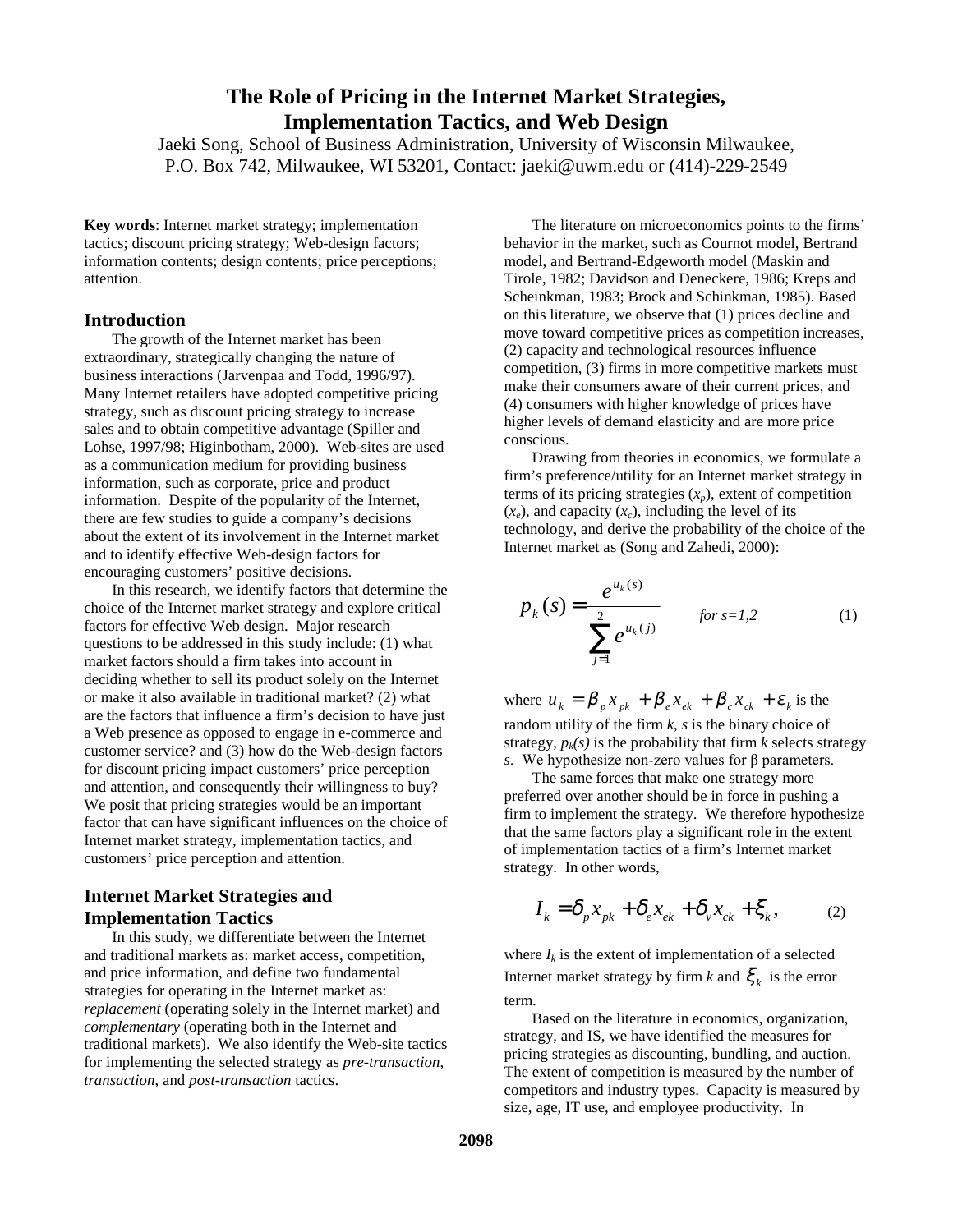performing empirical analysis, we have collected 208 observations from primary and secondary data sources. The methodologies employed this analysis include correlation analysis, binary logistics, mutivariate multiple regression, simultaneous robust weighted least squares, and classification and regression trees (CART). The results of the empirical analysis show that, controlling for the firm's age, pricing strategies, extent of competition and to a lesser degree, capacity (characterized by the interaction of IT use with size and age) are associated with the Internet market strategies. The extent of Website implementation tactics is also associated with pricing strategies and the extent of competition faced by the firm. Based on the CART analysis, we have developed eight rules that are the predictors of market strategy choices. These rules show that for companies established since 1993, pricing strategies (discount or auction) and industry type are the primary predictors of strategy choice. In the absence of the competitive pricing strategies, their capital investment (represented by the interaction of age and IT use as well as size and IT use) are the predictors of the strategy choice (Song and Zahedi, 2000). Since our findings show that the discount pricing strategy is one of the most important factors, the next step is to identify the effective Web-design factors for implementing this pricing strategy.

#### **Web-Design Factors for Implementing Discount Pricing Strategy**

The contents of a Web site could be categorized into information and design for creating the desirable customers' perception and attract their attention. Based on the literature in marketing, we have categorized information contents into semantic cues, price comparison cues, and image-related cues. Design contents relate to the positioning and accentuation of the information contents on a Web page (Figure 1).



#### *Information contents*

*Comparison and semantic cues.* Sellers can increase the impact of the discount price information by enhancing buyer's perception of it (Zeithaml, 1988; Grewal et al., 1998). Discount price information has two components: *price comparison cues* and *semantic cues*. The price comparison cue*,* in turn*,* has two components: the discount price and the external reference price (e.g., \$9.99 compared to \$19.99). The comparison identifies the magnitude of savings for the customer (Berkowitz and Walton, 1980). The semantic cues, on the other hand, are the contextual cues, identifying the source of the external reference price (e.g., words such as 'regular price/sales price") (Berkowitz and Walton, 1980; Biswas et al., 1999).

It is important to discuss the theories that explain how design factors may impact customers' price perceptions. The *internal reference price* plays a central role in this process. It is argued that each customer has an internal reference price that is developed from memories of past purchases and comparisons of actual prices (Monroe, 1973; Monroe et al., 1991). The *adaptationlevel* and *assimilation-contrast* theories are used to explain how various factors influence the internal reference price.

In the adaptation-level theory (Helson, 1964), the internal price represents adaptation to three types of cues: focal (the focus of attention), contextual (other behavior cues), and organic (inner physiological and psychological processes) (Lichtenstein et al., 1991). Based on the adaptation-level theory, the external reference price (\$19.99) is used to influence the internal reference price. The assimilation-contrast theory (Sherif and Hovland, 1961) brings the believability of the external reference to bear on the process of change in the internal reference price (Berkowitz and Walton, 1980; Urbany et al., 1988; Lichtenstein et al., 1991; Janiszewski and Liechtenstein, 1999). That is, the customer must believe in the validity of the external reference price for his internal reference price to be influenced.

Berkowitz and Walton (1980) found that comparison cues influence all price perception constructs for all products they tested, whereas semantic cues are only significant for a given product. Lichtenstein et al. (1991) have formulated the semantic cues as low consistency (our price was  $\frac{1}{2}$  and is now  $\frac{1}{2}$ ) and high distinctiveness (our price is  $\$\_$  and elsewhere is  $\$\_$ ). They did not find semantic cues to be significant. However, we argue that since Web customers can check competing prices easily, the semantic cue of high distinctiveness may have a positive effect on price perceptions.

Conducting business on the Web allows customers to get external reference prices from the portals or pricereporting Web sites. Therefore, we are interested in measuring the impact of using Web external reference prices. We posit that using Web-based external reference